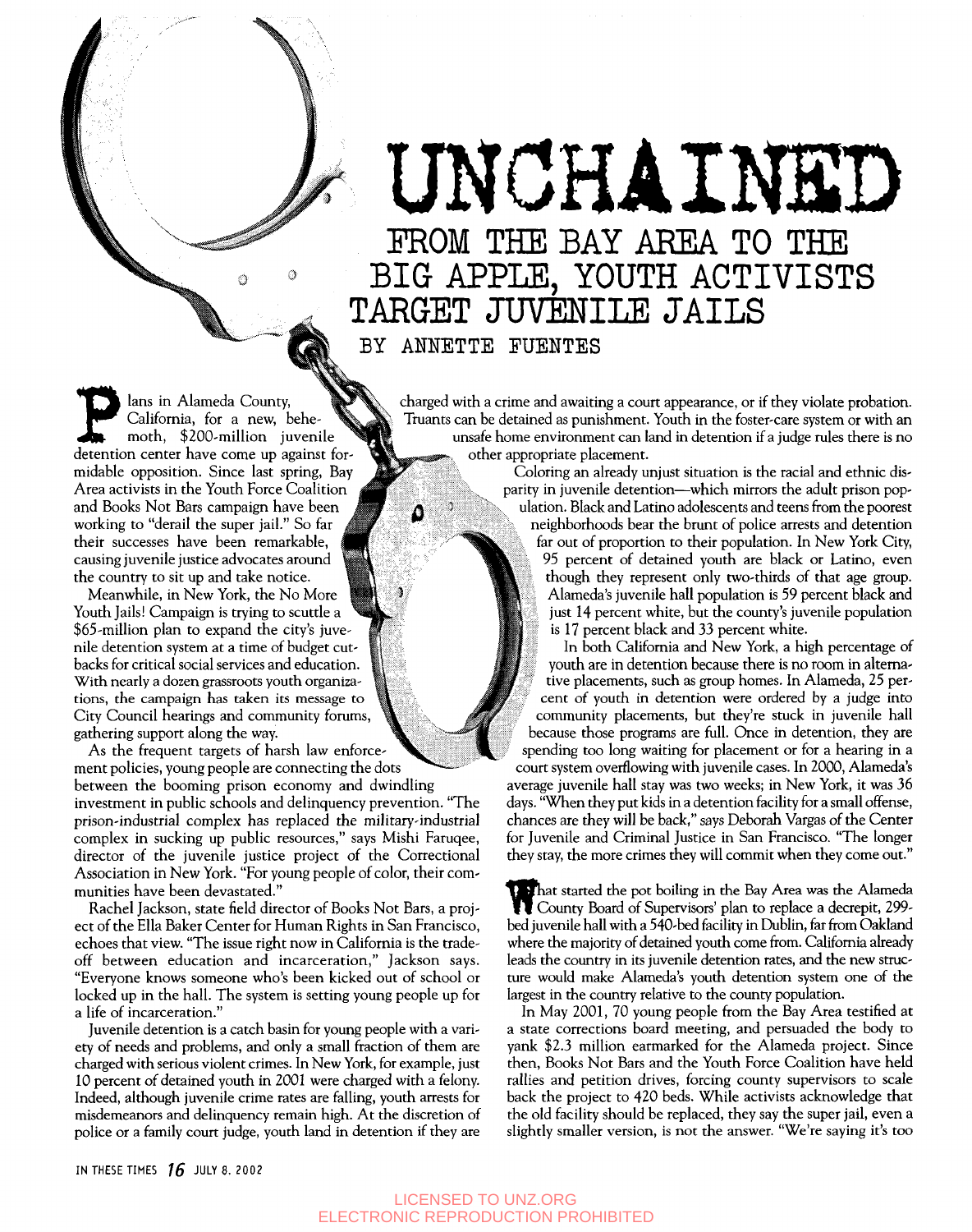big, and it's too far away," Jackson says. "The expansion would add \$10 million a year in operating costs. We say spend that on improved alternatives to incarceration."

New York City boasts three juvenile halls with a total capacity of 405 beds. Under former Mayor Rudy Giuliani, they were brimming with youth scooped up by zealous police enforcing the mayor's "zero-tolerance" crackdown on petty crimes and delinquency. Although juvenile crime plunged 28 percent from 1993 to 2000, youth detentions jumped by 60 percent in that period, mostly because of the increase in misdemeanor



**Is bigger really better? The federal government is funding new juvenile detention projects, but only to increase capacity.** 

arrests and detentions for probation violations. Among Giuliani's parting gifts to New York youth was a \$65 million plan to add 200 more beds to the system.

But with a new mayor and new policing priorities, juvenile detentions have decreased and the facilities are less than 75 percent full. The city's economic outlook post-September 11 is different, too, as deficits loom. But so far, the \$65 million detention expansion has survived budget cuts. "There are so many people who recognize that the plan is unjustifiable, unconscionable when there is a budget deficit," says Faruqee of the Correctional Association. "They are cutting after-school programs and delinquency prevention. Where are our social priorities?"

That same question has been invoked since last spring by the No More Youth Jails! Campaign, a coalition of groups from across the five boroughs. In March 2001, 40 young advocates testified at City Council hearings on the project. Many spoke of their own experiences in the juvenile justice system, gaining allies on the council. "Right now, the campaign has been working to create a reallocation proposal for the \$65 million," Faruqee says. "We have had a series of community forums on where money should go. It's capital money, so it has to go to construction. One idea is housing for homeless youth."

juvenile crime rates have been steadily dropping, why would officials in Alameda and New York—or anywhere else—pursue costly expansions of juvenile detention, especially at a time of fiscal austerity? There are several reasons, Vargas says, driven more by politics than good policy. First, the federal government is funding juvenile detention projects, but only if the money is spent to increase capacity. So Alameda, which got federal funds, must increase its detention capacity, even if smaller makes more sense from practical and policy perspectives. "Build it bigger, and you will fill it," Vargas says. "If you have lower youth crime rates yet you're expanding your juvenile hall, who'll be filling the beds? Kids waiting for foster care placement, youth with failed placements, with drug and alcohol problems and mental health problems. They have nowhere else to place them."

Another reason is more insidi- $\frac{2}{5}$  ous: Public perceptions of young people are out of sync with reality and stuck on the pervasive myth of violent, dangerous youth. "It's that 'superpredator' myth that is still haunting us in the background," Vargas says, referring to a term coined by conservative criminologist John Dilulio. "That superpredator prediction that we'd need bigger facilities for youth has shaped policy and perception, and politicians have to maintain that.... It has nothing to do with fact that youth crime is down, or that we don't have to build big."

Yet the activists remain optimistic. Bay Area organizers,

while still pushing for a smaller project, are focusing debate on locating the new facility in Oakland. New York's activists are hopeful that constant pressure and financial considerations will force the city to scrap its investment in detention and funnel the funds to capital projects like schools and housing for at-risk youth.

But it is the journey that is proving to be as important as the goal of reforming juvenile justice policy, says Jackson of Books Not Bars. "Young people are finding their voices, finding a collective place and developing their leadership abilities," she says. "They're running these organizations, dealing with the state, doing fundraising. This is the civil rights movement of the decade." ■



#### LICENSED TO UNZ.ORG ELECTRONIC REPRODUCTION PROHIBITED